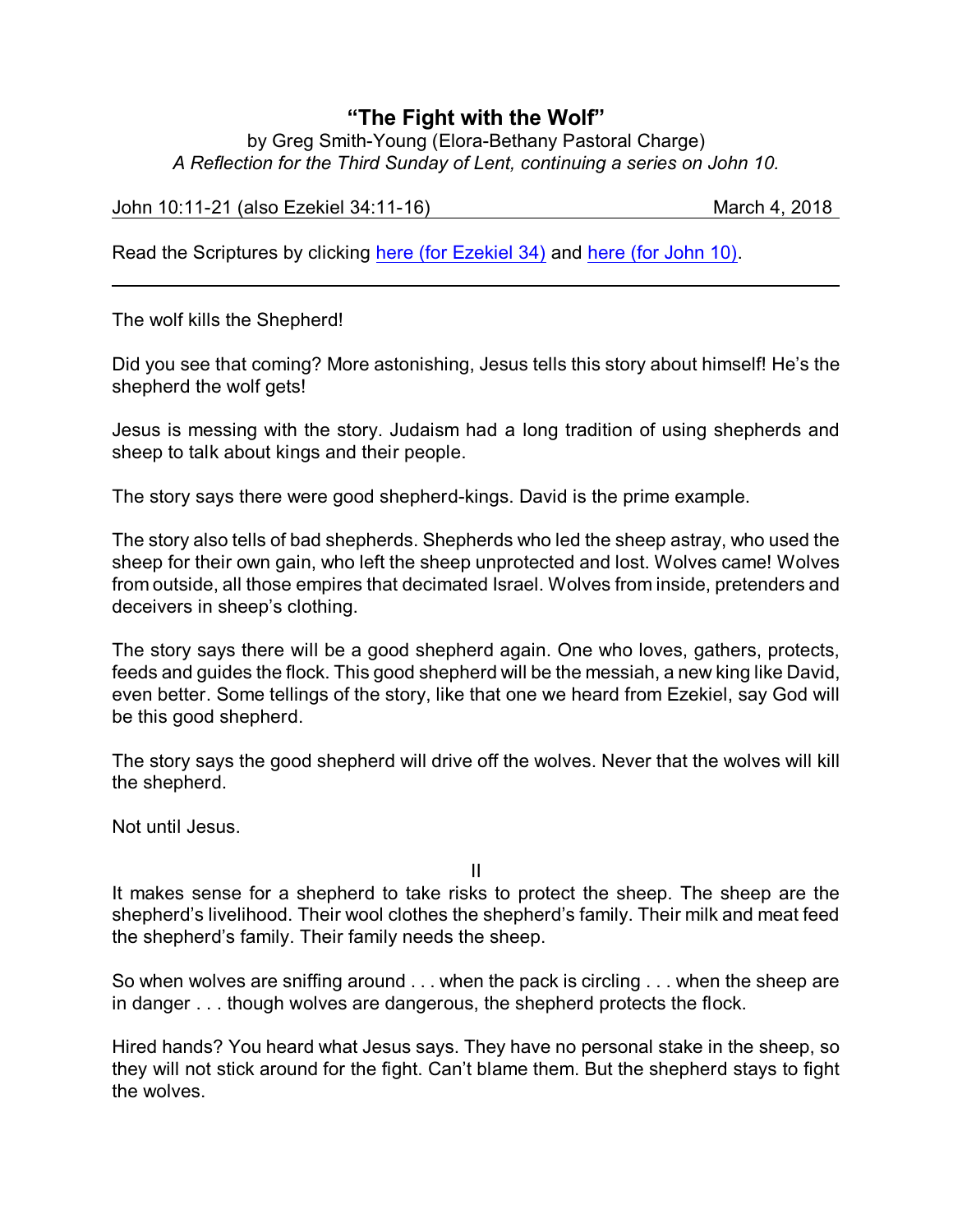Still, how far do you expect the shepherd to go? Will the shepherd risk injury to save the sheep? Will the shepherd take such risks that, if things go badly, the wolves might mortally wound the shepherd?

Maybe. Shepherds' families depend on their sheep. So shepherds will take risks to protect their flock, because shepherds love their families. To protect their families, shepherds will risk themselves to protect the sheep their families depend on.

But a shepherd who is thinking straight will only go so far to fight the wolves. I mean, what if the wolves are so strong, so fierce, so hungry and so numerous, that the shepherd, surveying the situation, realizes there is no chance? What if the shepherd sees that taking on the wolves can only result in their own death?

Would a smart shepherd stay and fight?

After killing the shepherd, the wolves will still get the sheep. The shepherd's family will be worse off, with neither their sheep nor their shepherd.

III

Change the scene. Suppose a fire has started in my house? I'm safely outside. Will I rush in to put it out?

The fire department says I should not, and no doubt that is very wise. Honestly, I can't predict what I would do. I imagine I *might* go in to put out the fire. *If* the fire is still small enough that I would have a good chance. *And if* I have the tools to put it out. *And if* I have the skill to put it out.

Let's raise the stakes. I have no insurance. My house is also my business. If it burns, I can't replace it, I have no job, and my family will be homeless. Am I more likely to try putting out the fire? Maybe. My calculation might change. Still, thinking clearly, I will risk only as much as I think I can put out the fire. If I fail and die trying, the house still burns, my family is still on the street, and now without me.

Let me tell you, though . . . if my kids are trapped in the house . . . no matter how big the fire, and how un-firefighter-like I am, and with only a glass of water . . . I'm going to fight for them, though it kills me.

I love my kids. I'll die for my kids.

IV

"*I am the good shepherd," says Jesus. "The good shepherd lays down his life for the sheep."*

That only makes sense if his flock is his family.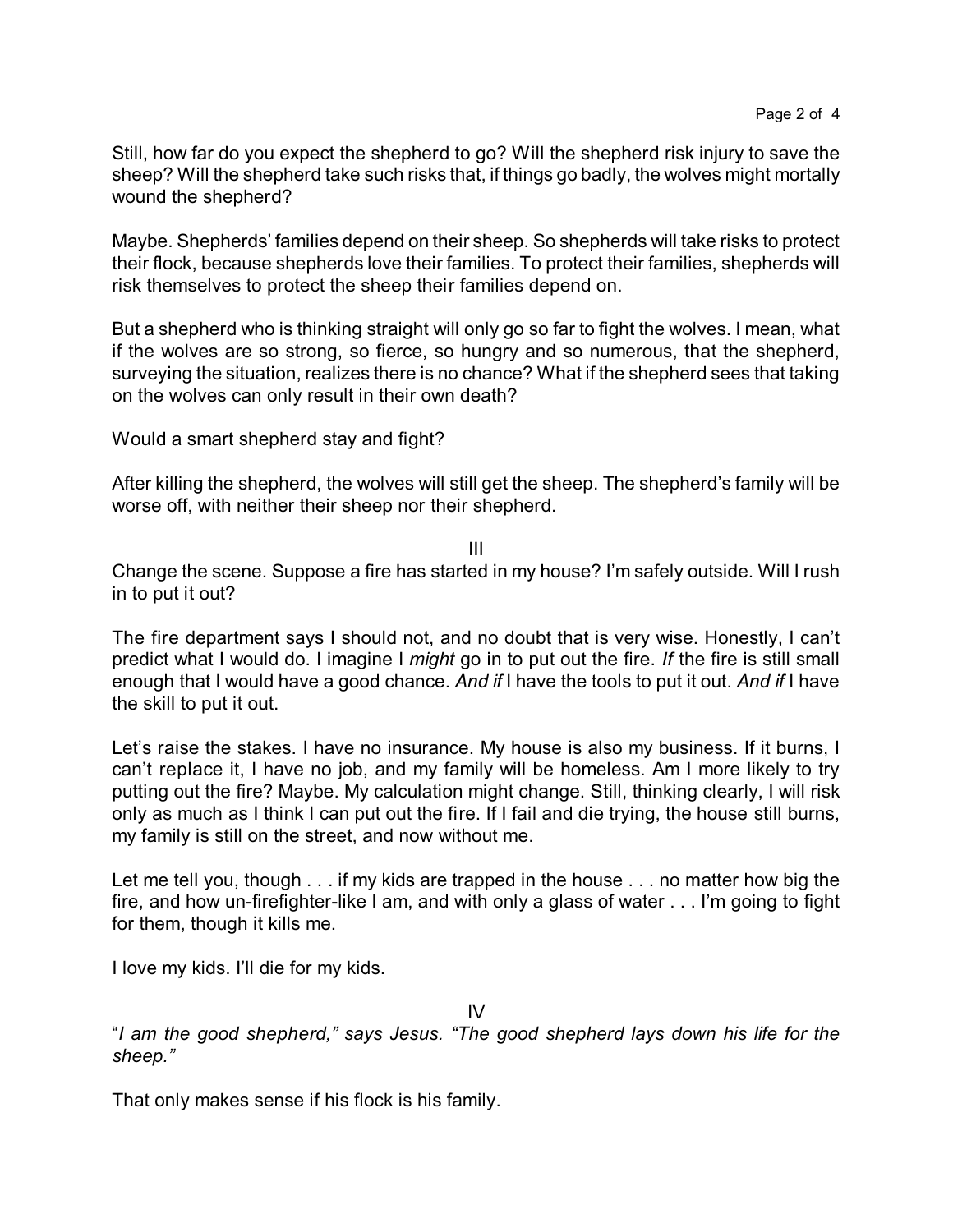They are.

The sheep, they are not God's business assets. They are God's People! Yes, God has a purpose for them, God has a mission for them, God uses them and works through them. Yet the people are not a means for God to get to some other end.

So Jesus the Good Shepherd loves the sheep. They are his own, his delight, his treasure, his passion. This Good Shepherd will not only risk dying for them. He chooses to give his life for them. He decides to lay down his life for his sheep. He loves them, his family.<sup>1</sup>

We're reading this from the Gospel of John. As we've been working through John's account of Jesus' Good News, we've been hearing growing threats against Jesus, his opponents conspiring to kill Jesus. But here! It's not just Jesus saying, *"I'm going into battle to protect you, and I might not come back."* Rather, it's *"I must die to protect you. I must lay down my life. It's part of my job description. It's crucial to my vocation. I am the Good Shepherd!"* He sees his death, not as a possibility, but a necessity to save his flock.

 $\vee$ 

Jesus dying was not necessary because it was noble. Jesus knew it was necessary because it would be effective.

If I run into my house where my kids are and I die, that will gain me what? A few more nice words at my funeral? But my kids will still be dead. I will have nobly failed. Unless by dying, I saved them. Then my death would be a success.

Jesus realized that by letting the wolves kill him, he was saving his people from those wolves.

What are the wolves? (I'm not talking about real wolves. Wolves are God's creatures. Jesus loves all the little wolves of the world! He uses "wolf" here as a metaphor, because wolves hunt sheep.)

What hunts us? What keeps people from living in God's shalom-peace? What keeps us from flourishing in God's Kingdom? Wolves from without: wolves of injustice and dehumanization, wolves of violence and terror . . . Death. Wolves from within: wolves of our selfishness, our cruelty, our bitterness, our resentments, our indifference, our hatreds . . . Sin. The wolf of Evil.

Jesus lay down his life, and let injustice, violence, terror, and dehumanization have him.

<sup>1</sup> In other words, I'm arguing here that Jesus' actions — choosing to die for his people — are not *typical* of what any good shepherd would do to protect his flock. Jesus' actions are not even *exemplary* of what a good shepherd should do. Rather, Jesus did what he did because he is unique: not *a* good shepherd, but *the Good Shepherd*.